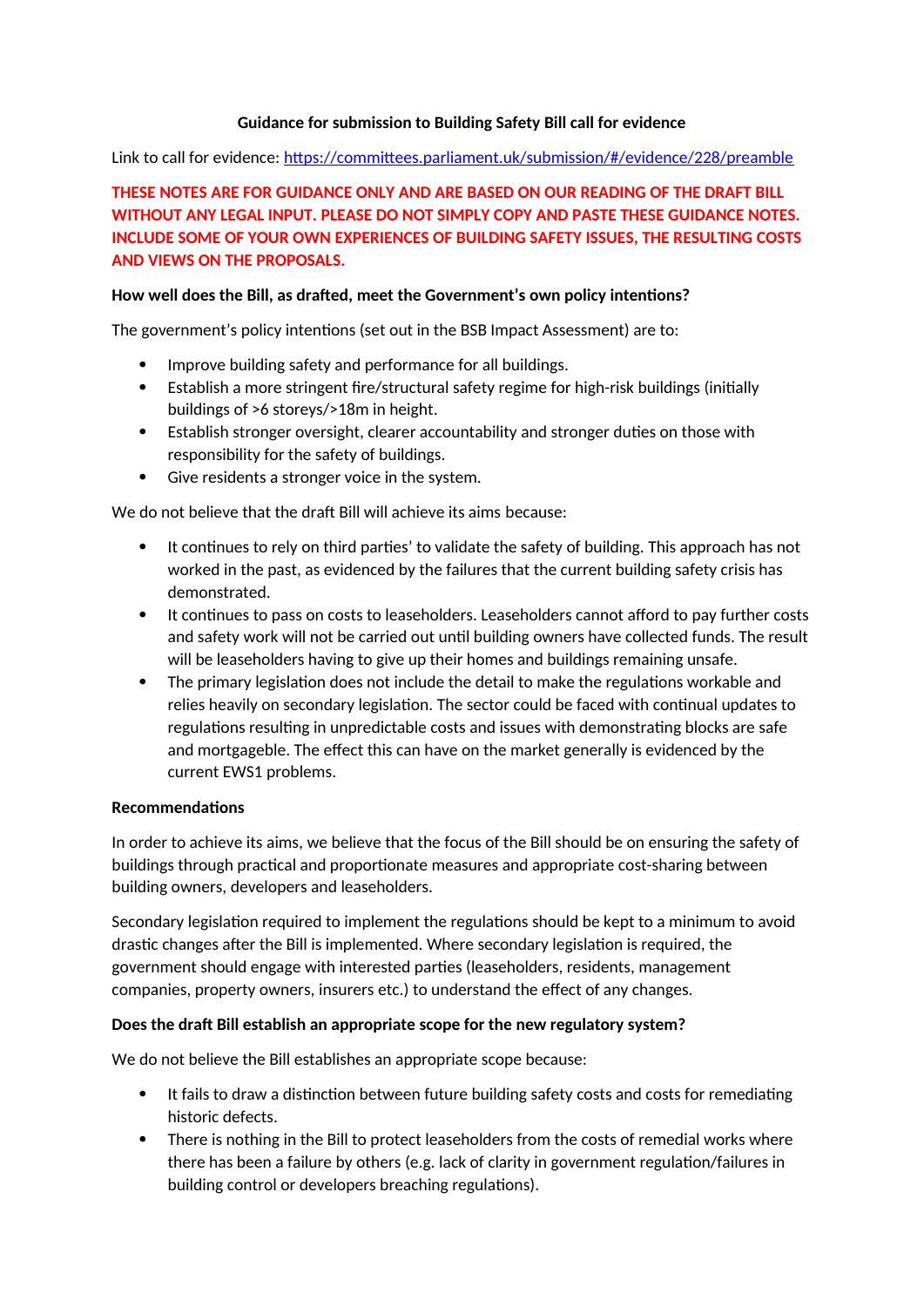- The Bill fails to draw a distinction between 'safety measures' and 'improvements' and changes that would usually be considered an improvement (e.g. sprinkler systems) are given as an example of a building safety measure. Leases often state that building improvements are the responsibility of the building owner and the Bill could override these terms and allow costs to be passed to leaseholders through the new regime.
- Overriding the terms of a lease has been highlighted as a human rights issue in relation to freeholders charging ground rents but this is being allowed in the case of leaseholders.
- The draft bill gives the Secretary of State the power to change and bring more things in scope in the future. This means that rectification of any further defects discovered in future, which arise out of a failure of the regulatory regime or construction defects which were not previously in scope, will be charged to leaseholders under the guise of building safety measures.
- The scope of the buildings to which the Bill will apply will also cause problems. The gradual roll-out to existing buildings will take years and even a decade, by the government's calculations. This will leave leaseholders in these buildings in limbo while they aren't able to demonstrate that their buildings comply with new safety standards but still needing to insure, sell and re-mortgage their properties. These issues will disproportionately effect buildings between 11-18m in heights which are neither the highest nor lowest risk.

### **Recommendations**

The Bill should clearly define 'building safety measures' which should be as narrow as reasonably possible to ensure improvements aren't charged to leaseholders.

Liability for historic costs and failure on the part of others should be explicitly excluded from the Bill.

The Bill should include interim measures and protections to ensure leaseholders are not trapped in buildings whilst they are waiting for the new regulatory regime to be rolled out. These buildings must not be subject to increased insurance costs or lack of access to the finance and mortgage market simply because they are deemed lower risk and therefore not at priority for moving to the new regulatory regime.

The rectification of any further defects discovered or brought in scope subsequently must be defined as an improvement, and out of scope of the building safety charge, with clear responsibilities drawn about who pays – not leaseholders, as these are improvements to buildings after construction.

# **Will the Bill provide for a robust – and realistic – system of accountability for those responsible for building safety? Are the sanctions on those who do not meet their responsibilities strong enough?**

- We believe that the focus of the bill should be on a proportionate system of accountability.
- The Bill imposes onerous duties on the accountable person which will inevitably lead to increased building safety costs for demonstrating compliance, but this will not necessarily make the buildings any safer. Funds which will be spent on assessing/demonstrating the safety of a building would be better spent on improvement works and practical measures to improve safety.
- The Bill puts a significant amount of responsibility on the 'accountable person' which, we believe, actively prevents leaseholders from feasibly being able to manage blocks themselves. Although RTM/RMC sites are equally as capable (and often more capable) as landlord managed sites to carry out this role, the responsibilities and liabilities may mean that they are unable to obtain insurance at a reasonable cost.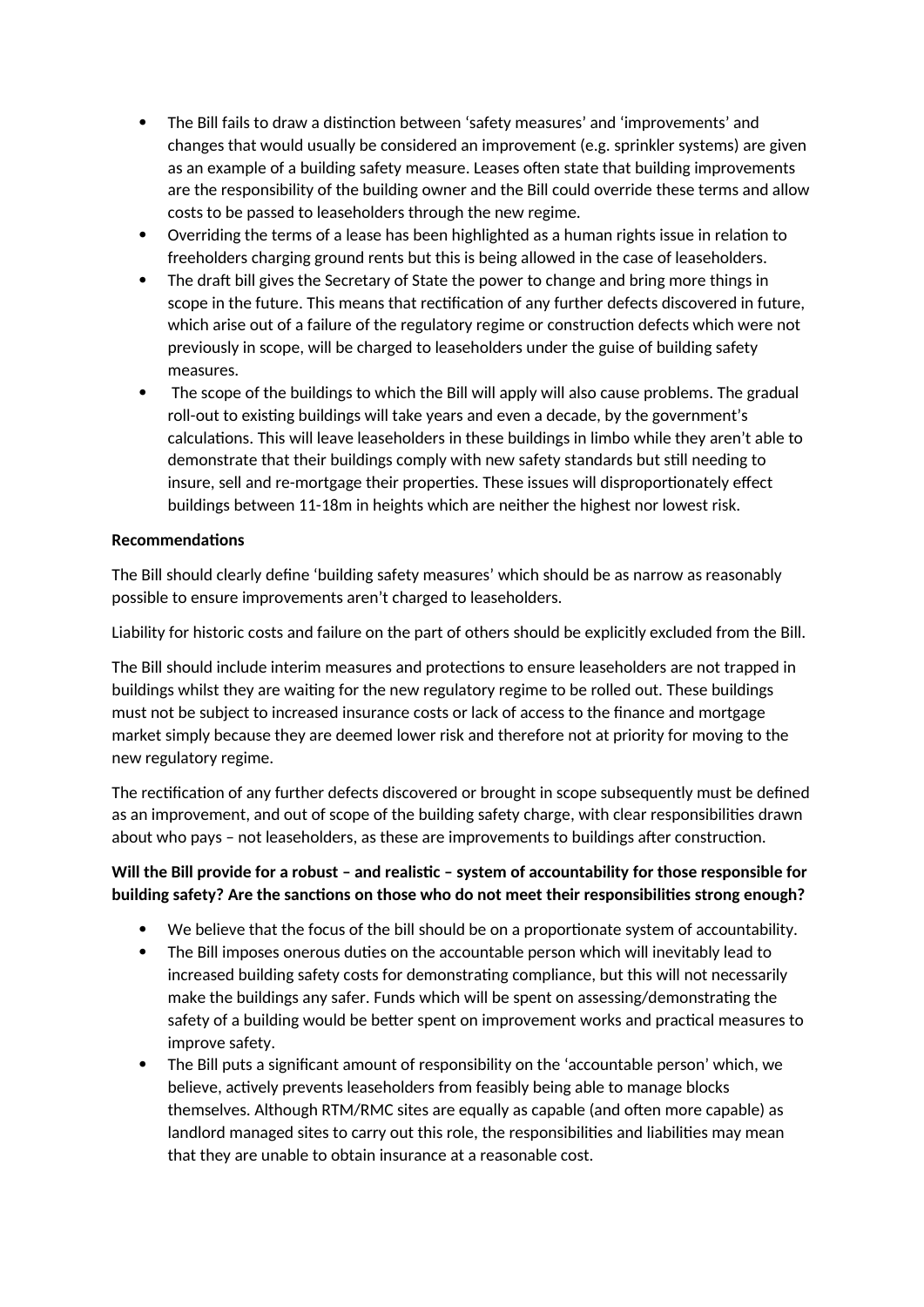• The Bill does not place any responsibility on developers who have made significant profits from the current unsatisfactory regulatory regime. The only change introduced by the legislation that could affect the liability of developers is a change to the limitation period for claims to 10 years. This is completely inadequate and insufficient. The current building safety crisis demonstrates that many leaseholders are not aware of these defects until many years after the buildings were constructed and, in many cases, development companies have ceased trading. We are concerned that the Landlord and Tenant Act is being amended significantly to pass new building safety costs to leaseholders, but there are no significant changes to hold developers to account for building safety defects.

## **Recommendations**

- Before introducing legislation, the government should consult with insurance companies to ensure that professional indemnity insurance will be readily available, at affordable and reasonable rates, both for those responsible for building safety under the new regime, and directors of RTM/RMC sites.
- A proportionate approach should be taken to demonstrating building safety which will not come at significant additional costs to leaseholders.
- The Bill should introduce a developer bond/levy which should be used to pay towards historic remediation costs.
- The loophole which allows developers to build, sell leases and then immediately cease trading and reincarnate as new companies to prevent liability arising from future defects must be closed in law.

# **Will the Bill provide strong mechanisms to ensure residents are listened to when they have concerns about their building's safety?**

- The introduction of resident engagement is a positive step, as is a system to make complaints and escalate them where necessary.
- However, the extent of mandatory engagement is limited and the subject of engagement is unclear.
- The Bill does not recognise the distinction between leaseholders and residents (who may not be leaseholders and therefore not liable for costs).
- Similar resident engagement committees have been used previously, especially in the social sector, but many leaseholders are completely unaware of their existence and organisations acting on behalf of leaseholder are excluded from those committees.
- If you have any personal experience of resident engagement from your building owner/management company, include details of this and how you can see this engagement working.

## **Recommendations**

- The Bill should provide a requirement to consult with leaseholders on appropriate topics (such cost/benefit analysis, the introduction of further obligations and other practical issues).
- Building owners/managers remain reluctant to engage voluntarily with leaseholders and clear regulation is required to bring about this change.
- Recommendations have been made by leaseholder organisations to introduce a resident group on all sites to allow more effective engagement.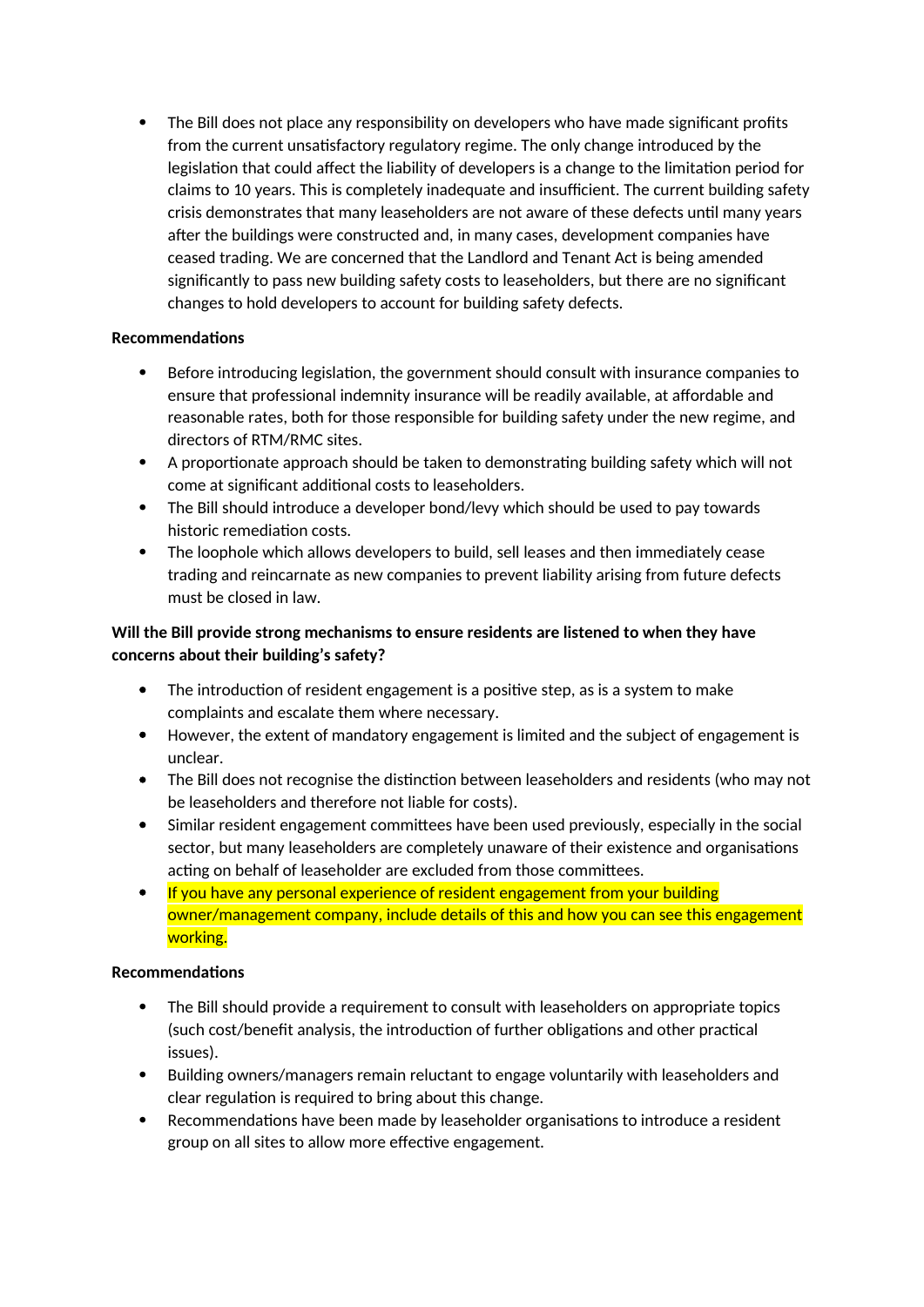**Is the government right to propose a new Building Safety Charge? Does the bill introduce sufficient protections to ensure that leaseholders do not face excessive charges and that their funds are properly managed?**

- It is a positive step that the building safety charge will be accounted for separately.
- We believe it is likely that excessive charges will still be able to be passed to leaseholders and there are no clear mechanisms to prevent that.
- The Bill allows building owners to circumvent current protections for leaseholders in order to recover building safety charges – ie paying within 28 days. This overwrites the terms of lease agreements and protections currently in place for leaseholders, which say that any charges over £250 must be subject to a Section 20 consultation. The Building Safety Charge bypasses the S20 process, and makes it very easy for building owners to bill huge extra charges to leaseholders without any consultation with leaseholders or due process, under the guise of building safety – and all are to be paid within 28 days, under threat of lease forfeiture. Many first tier tribunal decisions already made show that any challenges to the Building Safety Charge by leaseholders are unlikely to be favourably considered by first tier tribunals, and leaseholders have no effective recourse to challenge these charges. The very short timeframe of 28 days places further burden on leaseholders to pay for building safety, which the government has previously said should be the responsibility of the building owner.
- Table 36 of the Impact Assessment states a potential cost per leaseholder of  $\epsilon$ 78,000, which excludes the costs of moving to the new regulatory regime. This is simply unaffordable to the majority of leaseholders. Even the weighted average cost of  $\epsilon$ 9,000 will be too much for most leaseholders, many of whom will be first-time buyers or those needing affordable housing. In addition, there will be even more costs associated with moving to and maintaining the requirements of the new regulatory regime, all of which are currently passed on to leaseholders under the draft bill. This is unjust and at odds with the government's proclamations that developers and freeholders should be paying to make buildings safe.

## **Recommendations**

- The additional costs associated with moving to and maintaining the new regulatory regime must be subject to the same protections as all other service charges and subject to Section 20 consultations for amounts above £250.
- In addition, any costs associated with rectifying historic safety defects from the time of construction, such as but not limited to combustible cladding, insulation, render, timber balconies, compartmentation issues and lack of fire breaks, must not form a part of the building safety charge.
- The costs of rectifying building safety defects brought within scope in future by MHCLG or the Secretary of State must not form a part of any building safety charge. Any costs associated with the retrospective application of new, amended or newly clarified building regulations must not be made part of a building safety charge – it is this very principle which has caused the cladding scandal to arise and cause misery to millions of innocent people. The draft bill must be amended to clearly identify what is included and what is excluded from any building safety charge.
- The arbitrary timeline of 28 days for payment must be removed.

# **Is it right that the new Building Safety Regulator be established under the Health & Safety Executive, and how should it be funded?**